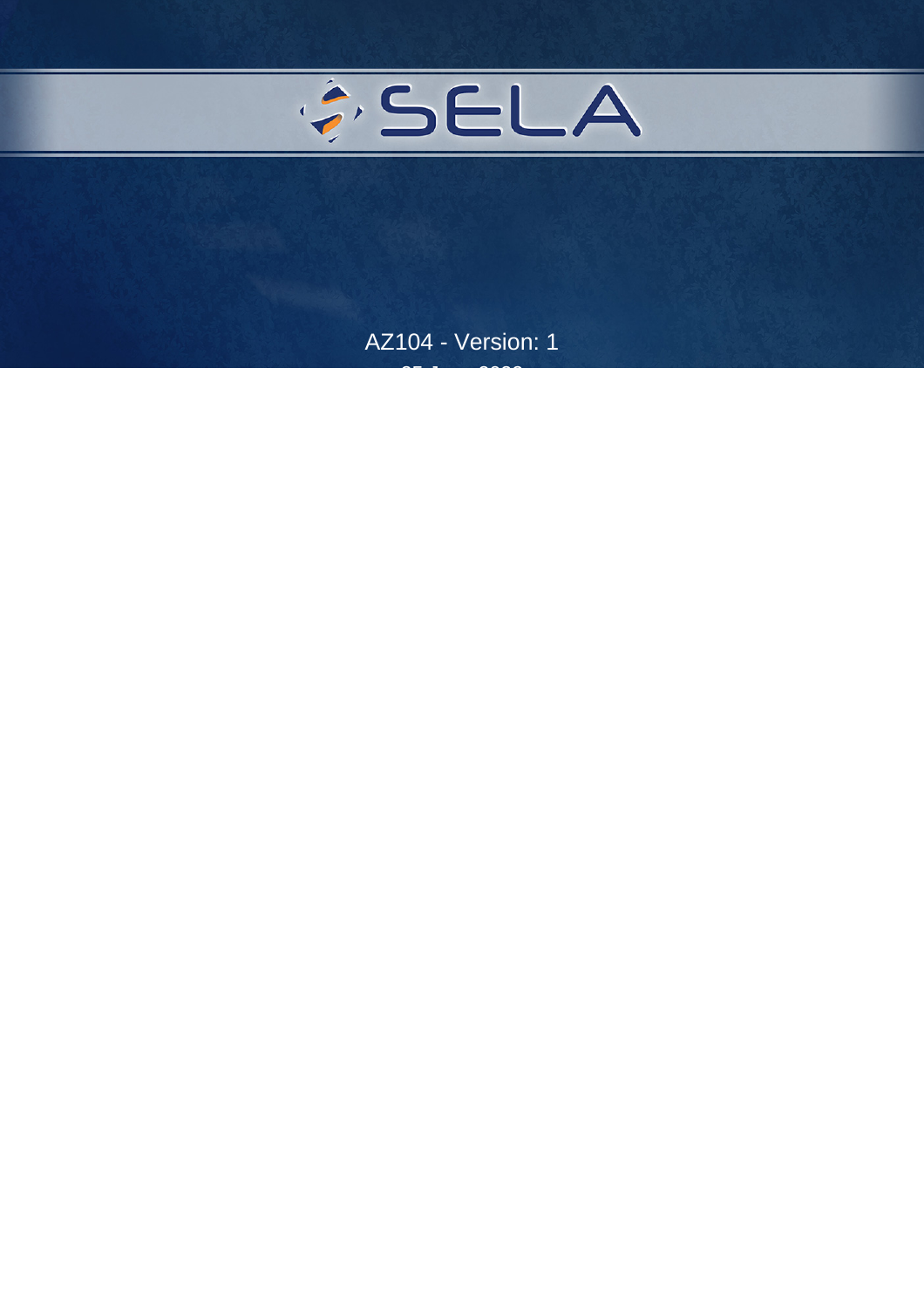

# Microsoft Azure Administrator E

AZ104 - Version: 1

# **4 days Course**

### Description: Ĩ

This course teaches IT Professionals how to manage their Azure subscriptions, secure identities, administer the infrastructure, configure virtual networking, connect Azure and on-premises sites, manage network traffic, implement storage solutions, create and scale virtual machines, implement web apps and containers, back up and share data, and monitor your solution.

#### Intended audience: Ï

This course is for Azure Administrators. The Azure Administrator implements, manages, and monitors identity, governance, storage, compute, and virtual networks in a cloud environment. The Azure Administrator will provision, size, monitor, and adjust resources as appropriate.

#### Prerequisites: L.

Understanding of on-premises virtualization technologies, including: VMs, virtual networking, and virtual hard disks.

Understanding of network configuration, including TCP/IP, Domain Name System (DNS), virtual private networks (VPNs), firewalls, and encryption technologies. Understanding of Active Directory concepts, including domains, forests, domain controllers, replication, Kerberos protocol, and Lightweight Directory Access Protocol (LDAP).

Understanding of resilience and disaster recovery, including backup and restore operations.

### Objectives: Ĭ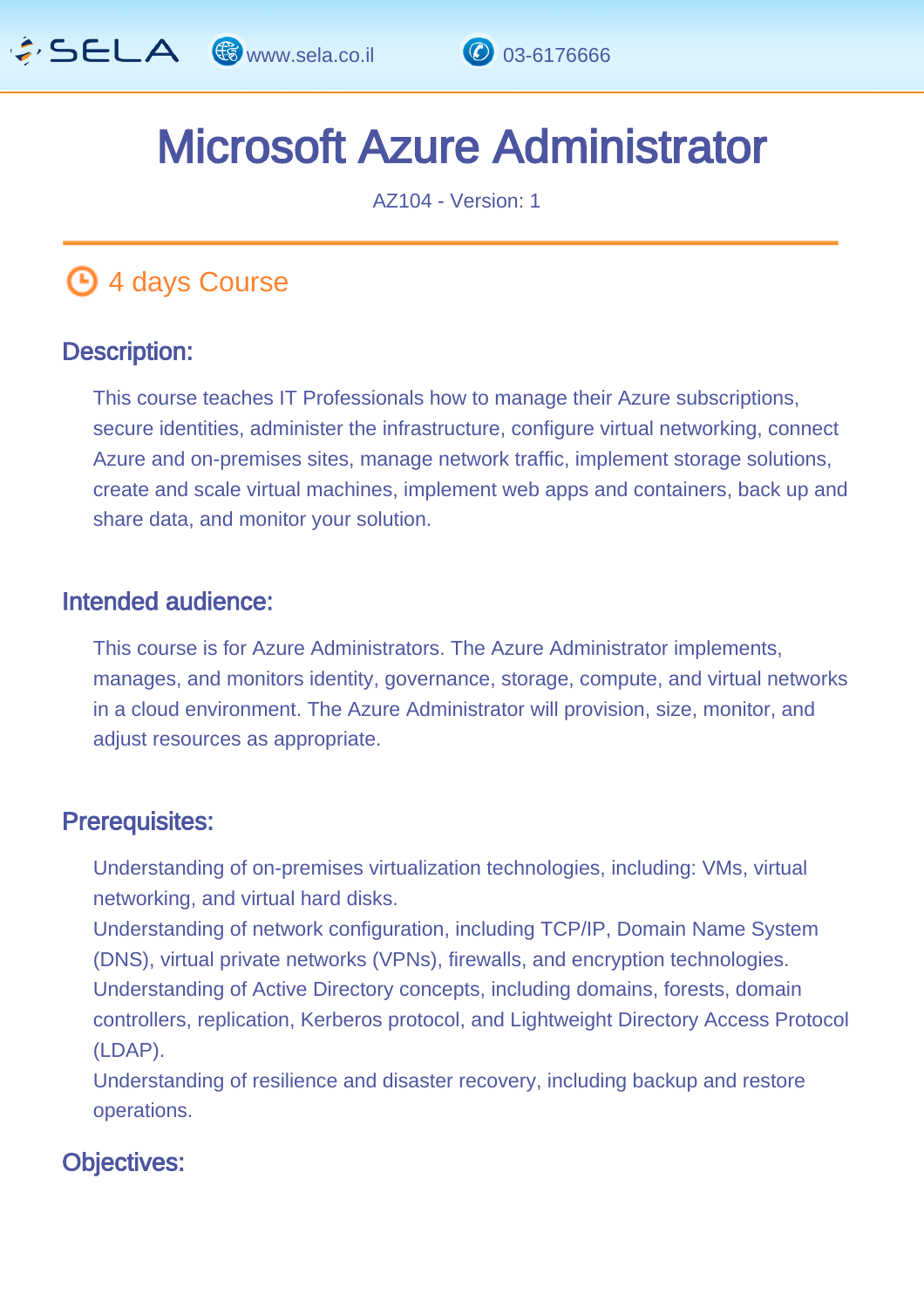# $\hat{G}$  SELA  $\circledast$  www.sela.co.il  $\circledast$  03-6176666



Secure and manage identities with Azure Active Directory. Implement and manage users and groups. Implement and manage Azure subscriptions and accounts. Implement Azure Policy, including custom policies. Use RBAC to assign permissions. Leverage Azure Resource Manager to organize resources. Use the Azure Portal and Cloud Shell. Use Azure PowerShell and CLI. Use ARM Templates to deploy resources. Implement virtual networks and subnets. Configure public and private IP addressing. Configure network security groups. Configure Azure Firewall. Configure private and public DNS zones. Configure VNet Peering. Configure VPN gateways. Choose the appropriate intersite connectivity solution. Configure network routing including custom routes and service endpoints. Configure an Azure Load Balancer. Configure and Azure Application Gateway. Choose the appropriate network traffic solution. Create Azure storage accounts. Configure blob containers. Secure Azure storage. Configure Azure files shares and file sync. Manage storage with tools such as Storage Explorer. Plan for virtual machine implementations. Create virtual machines. Configure virtual machine availability, including scale sets. Use virtual machine extensions. Create an app service plan. Create a web app. Implement Azure Container Instances. Implement Azure Kubernetes Service. Backup and restore file and folders. Backup and restore virtual machines.

Use Azure Monitor.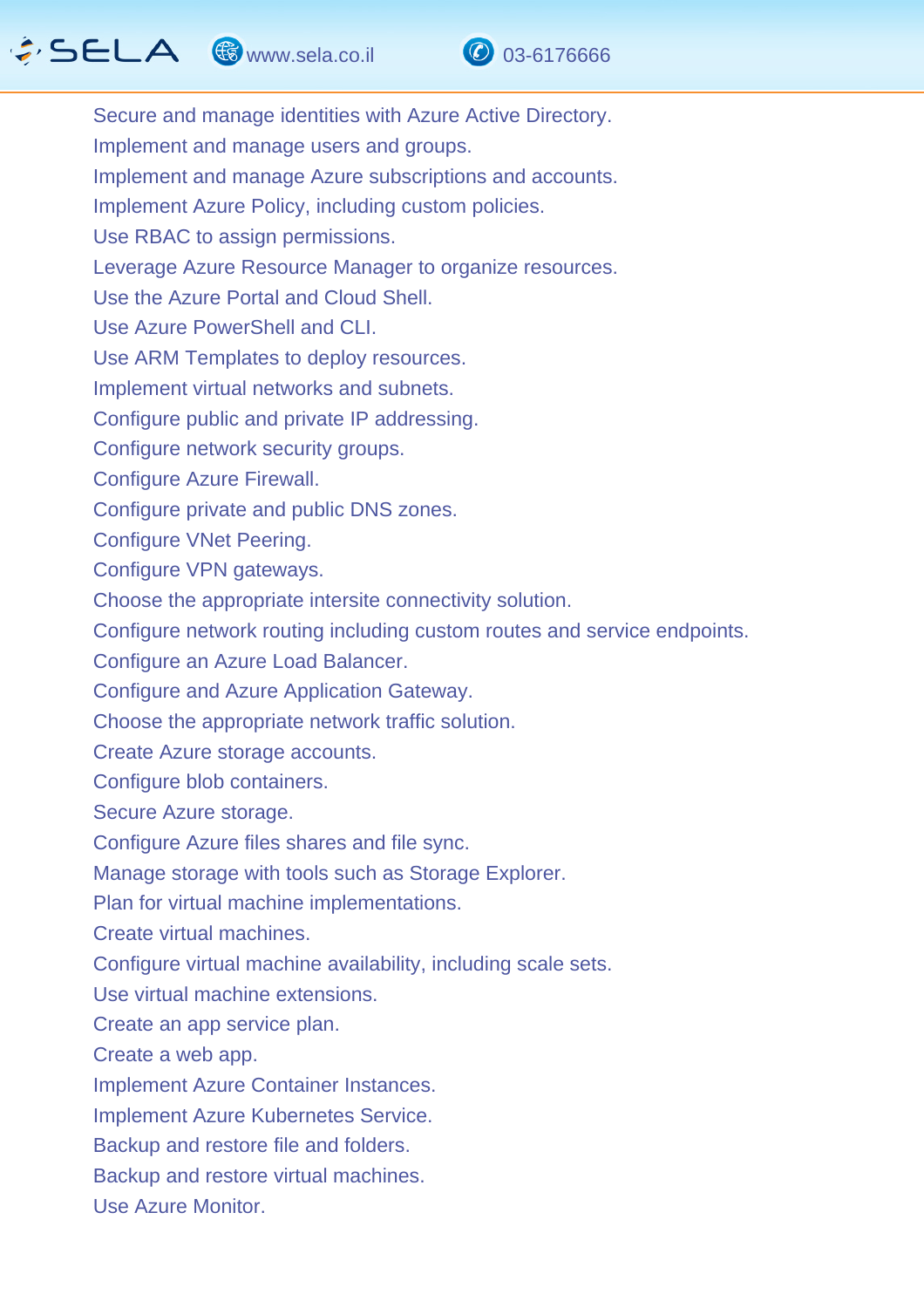www.sela.co.il 03-6176666



Create Azure alerts. Query using Log Analytics. Use Network Watcher.

#### Topics: J.

## Module 1: Identity

- Azure Active Directory
- Users and Groups

## Module 2: Governance and Compliance

- Subscriptions and Accounts
- Azure Policy
- Role-based Access Control (RBAC)

### Module 3: Azure Administration

- Azure Resource Manager
- Azure Administrator Tools
- ARM Templates

## Module 4: Virtual Networking

- Virtual Networks
- IP Addressing
- Network Security groups
- Azure Firewall
- Azure DNS

### Module 5: Intersite Connectivity

- VNet Peering
- VPN Gateway Connections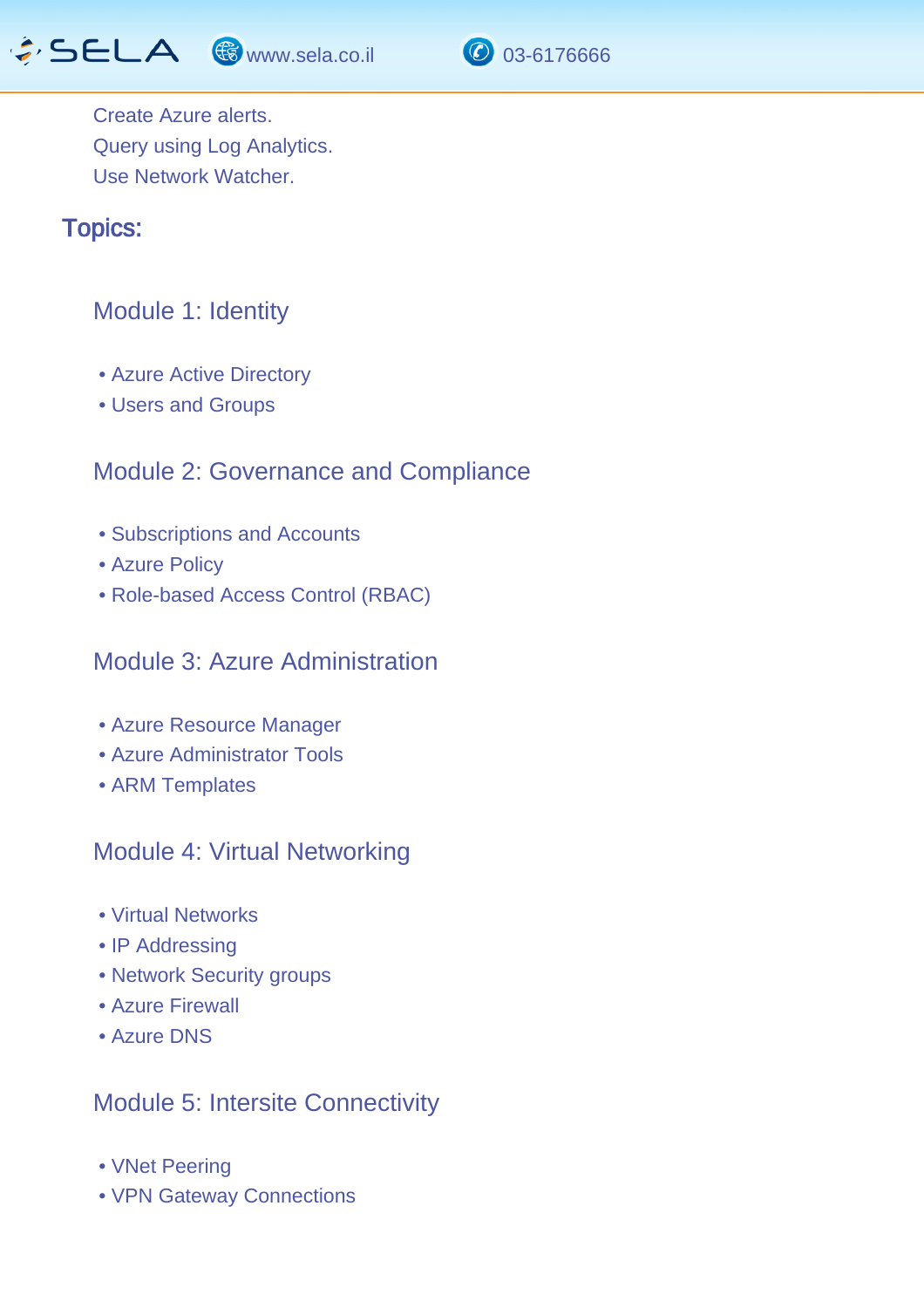



• ExpressRoute and Virtual WAN

# Module 6: Network Traffic Management

- Network Routing and Endpoints
- Azure Load Balancer
- Azure Application Gateway

# Module 7: Azure Storage

- Storage Accounts
- Blob Storage
- Storage Security
- Azure Files and File Sync
- Managing Storage

## Module 8: Azure Virtual Machines

- Virtual Machine Planning
- Creating Virtual Machines
- Virtual Machine Availability
- Virtual Machine Extensions

# Module 9: Serverless Computing

- Azure App Service Plans
- Azure App Service
- Container Services
- Azure Kubernetes Service

# Module 10: Data Protection

- File and Folder Backups
- Virtual Machine Backups